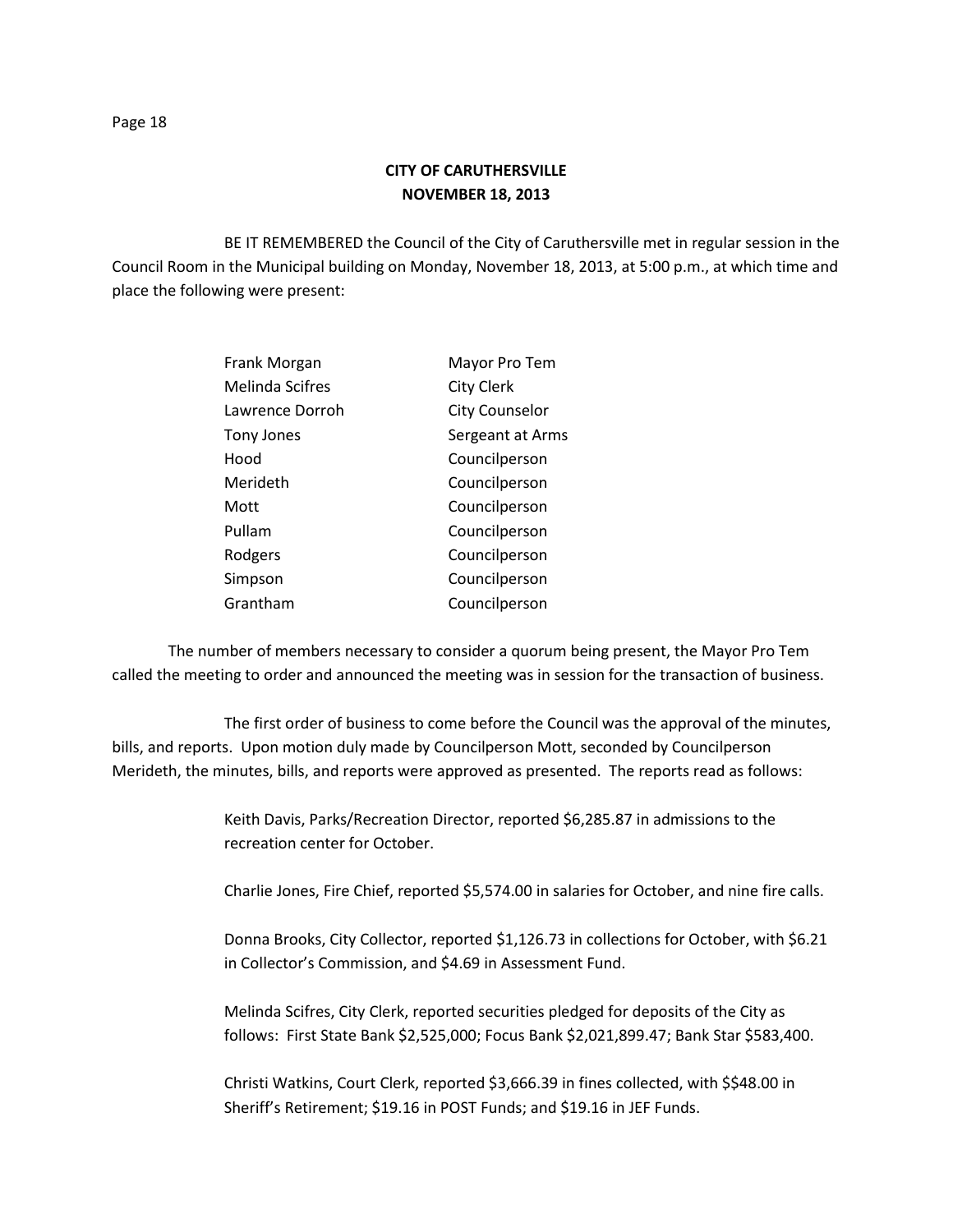## Page 19

Paul Shaw, Water/Wastewater Manager, reported the following collections for the month of October:

| Water         | \$86,707.59  | <b>Water 2356</b> |
|---------------|--------------|-------------------|
| Sewer         | 23,733.92    | <b>Sewer 2271</b> |
| Garbage       | 34,396.93    |                   |
| Meter Serv.   | 799.77       |                   |
| Mo. Spray     | 559.34       |                   |
| Primacy Fee   | 12.00        |                   |
| Sewer Primacy | 9.08         |                   |
| Sewer Bond    | 10,612.40    |                   |
| Bond Serv.    | 541.00       |                   |
| TOTAL         | \$157,372.03 |                   |

Councilperson Rodgers reported the Police and Fire Committee had met prior to the meeting to review the plans for the storage facility for the Police Department. After discussion, Councilperson Rodgers motioned to approve seeking bids for the building, with Councilperson Merideth seconding, and motion carried. The cost for the construction will be taken from the Asset Forfeiture Funds.

Police Chief Tony Jones reported that on November  $25^{th}$  and  $26^{th}$ , he and Lieutenant Coleman will go to Chicago, where Lt. Coleman will be honored for his efforts with the ATF. His efforts are what aided the City in receiving the Asset Forfeiture Funds, and have enabled the Police Department to acquire items that could not have been purchased otherwise.

Councilperson Hood then reported that bids will be opened on December 3 for the Collins water line and for the Jiffy Jim lift station. Also the  $15<sup>th</sup>$  Street water tower is undergoing maintenance. When it is refilled the water will probably be yellow, and the residents need to be careful when washing clothes. There are 424 radio read meters that have been installed.

The Council then discussed the sewer behind Magnolia. The sewer needs to be replaced, and the cost will be approximately \$20,000. After discussion, Councilperson Hood motioned to approve the replacement of the sewer for \$20,000 from the Sewer Extension fund, with Councilperson Grantham seconding, and motion carried unanimously.

The Council was advised the one ton truck was repaired at a cost of \$1,100. Also the Christmas lights have been placed on the upper portion of the decorative poles. The lower section will be placed on the poles at a later date. The crews are still cutting low-hanging limbs off the street for the bus traffic.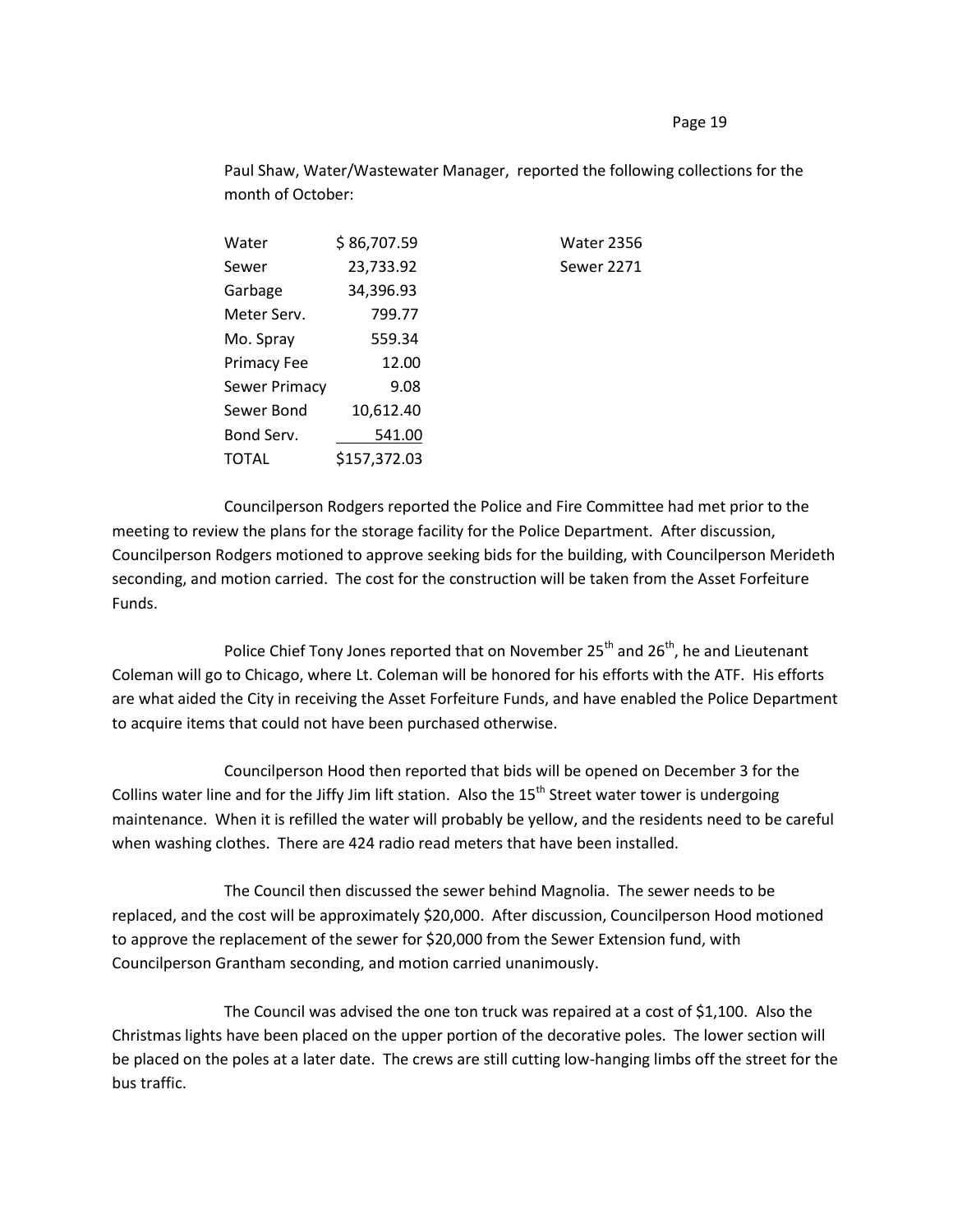## Page 20

The Parks and Recreation Department needs to replace the custodian that has just retired. After discussion, Councilperson Pullam motioned to approve advertising for the position, with Councilperson Rodgers seconding, and motion carried. The position is a full-time position.

The Council was then advised the old train depot that was at  $15<sup>th</sup>$  and Ward has been moved to the Maintenance shed until the City decides what to do with the structure. The cost to move the building was \$1000.

Quotes had been obtained to cut the trees and bushes at the Cupples Building. The low bid was from M & M Tree Service for \$650. There was only one window replacement company in the City, and the cost to replace the windows was approximately \$1,400. After contacting cleaning services, it was found the cost to clean the building is more than the procurement policy would allow without getting bids. Advertisements will be placed for the cleaning of the building.

The engineer has asked that finishes for the pavilion be determined so the final papers can be completed for addition of the River View Walk Trail that was submitted to MODoT on the Enhancement Program. Mayor Pro Tem Morgan appointed Councilpersons Grantham, Rodgers, Simpson and Merideth to meet with the trustees of the property from First State Bank to determine the finishes.

Councilperson Rodgers then asked if the locks had been changed on the armory building to prevent losses such as those that have recently occurred. Too many people have access to the building, and there is no way to know who they are. The Council was advised that as soon as the owner of the lumber shed returned from deer hunting, the locks could be ordered. Councilperson Rodgers, also, asked for a financial report regarding the rental of the armory on a monthly basis.

John Ferguson Economic Developer, then appeared before the Council to request a letter that he drafted be approved to send to Three Rivers College about the City's involvement in locating classes in Caruthersville. The Council had been send copies of the letter, and Mr. Ferguson asked if there were any changes that needed to be made. The letter did not obligate the City to any funds. The letter was to show the college the community interest without committing a dollar amount. After discussion, Councilperson Simpson motioned to approve the letter, with Councilperson Hood seconding, and motion carried.

Councilperson Mott then motioned to hold closed session in regards to personnel, with Councilperson Rodgers seconding, and roll call was asked for, which resulted in the following vote: